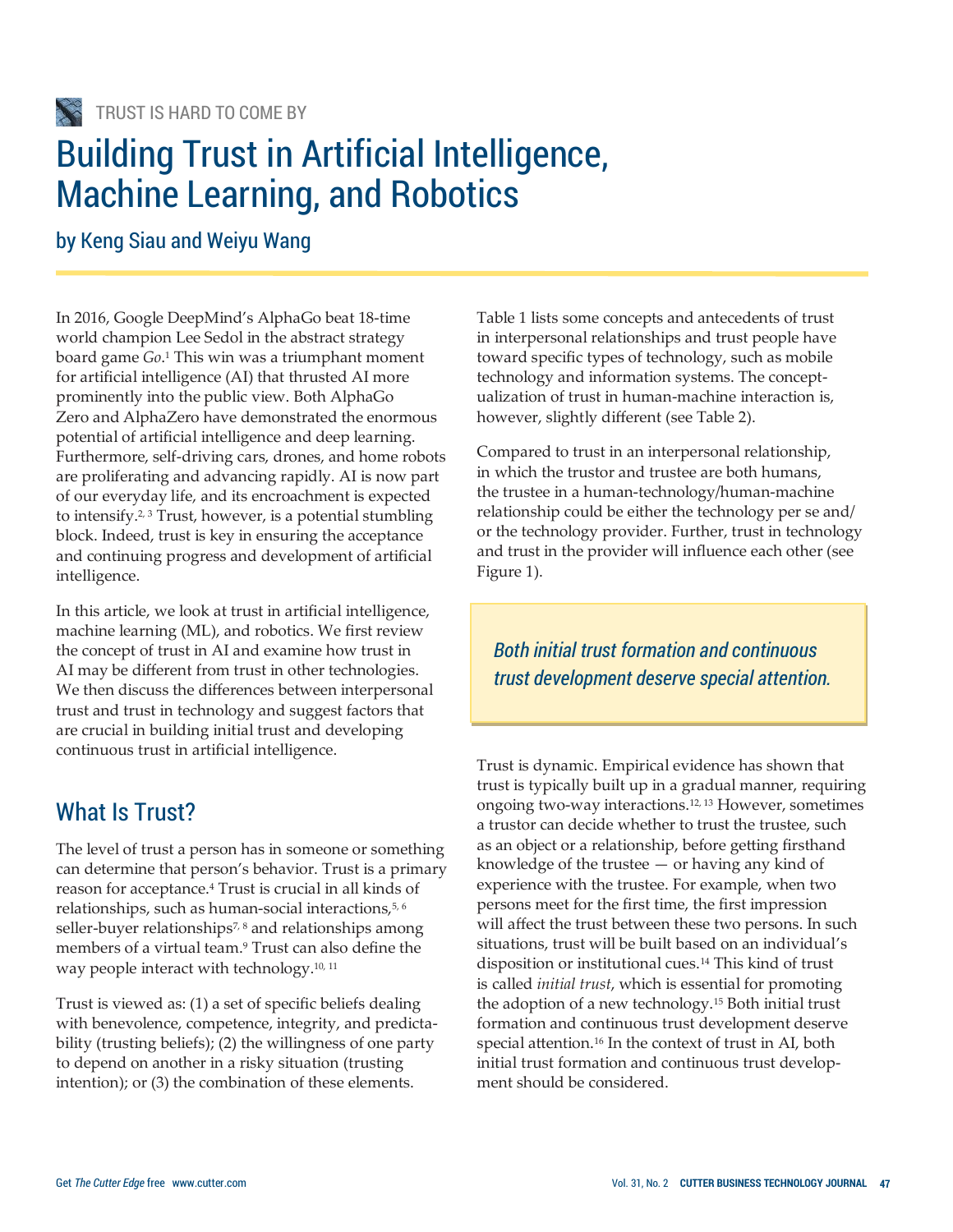| <b>Trust Concepts and Antecedents (Factors That Lead to Trust)</b>                                                                                                                                                                                                                                                                                                                                                                                                                                                                                                                                                                                                                                                                           | <b>Trust Context</b>                         |
|----------------------------------------------------------------------------------------------------------------------------------------------------------------------------------------------------------------------------------------------------------------------------------------------------------------------------------------------------------------------------------------------------------------------------------------------------------------------------------------------------------------------------------------------------------------------------------------------------------------------------------------------------------------------------------------------------------------------------------------------|----------------------------------------------|
| Trust is the willingness of a party to be vulnerable to the actions of another party based on the<br>expectation that the other will perform a particular action important to the trustor, irrespective of<br>the ability to monitor or control that other party. <sup>1</sup><br><b>Antecedents:</b><br>• Ability/competence - skills that enable a party to have influence within some specific domain<br>(e.g., interpersonal communication)<br>• Benevolence - the extent to which a trustee is believed to want to do good to the trustor; for<br>instance, trustee has specific attachment to trustor (e.g., relationship between protégé and mentor)<br>Integrity - trustee adheres to a set of principles acceptable to trustor<br>٠ | Interpersonal trust<br>in organization       |
| Trust means that one believes in and is willing to depend on another party. <sup>2</sup>                                                                                                                                                                                                                                                                                                                                                                                                                                                                                                                                                                                                                                                     | Initial trust formation<br>in organization   |
| Antecedents:                                                                                                                                                                                                                                                                                                                                                                                                                                                                                                                                                                                                                                                                                                                                 |                                              |
| • Disposition to trust – consistent tendency of willingness to depend on others<br>• Institution-based trust - sense of security one feels about a situation because of impersonal<br>structures (e.g., regulations and guarantees)<br>• Cognitive process - rapid and cognitive cues, including categorization process (e.g., reputation<br>categorization) and illusions of control process                                                                                                                                                                                                                                                                                                                                                |                                              |
| Trust is the willingness of a party to be vulnerable to the actions of another party, irrespective of the<br>ability to monitor or control the other party.                                                                                                                                                                                                                                                                                                                                                                                                                                                                                                                                                                                  | Trust in virtual teams $3$                   |
| <b>Antecedents:</b>                                                                                                                                                                                                                                                                                                                                                                                                                                                                                                                                                                                                                                                                                                                          |                                              |
| • Trustee attributes – perceived ability, benevolence, and integrity<br>• Trustor attributes - propensity to trust                                                                                                                                                                                                                                                                                                                                                                                                                                                                                                                                                                                                                           |                                              |
| Trust has three characteristics:                                                                                                                                                                                                                                                                                                                                                                                                                                                                                                                                                                                                                                                                                                             | Trust in mobile                              |
| 1. Trustor and trustee<br>2. Uncertainty and risk<br>3. Honesty, benevolence, and lack of betrayal                                                                                                                                                                                                                                                                                                                                                                                                                                                                                                                                                                                                                                           | commerce <sup>4</sup>                        |
| Two stages of trust building:                                                                                                                                                                                                                                                                                                                                                                                                                                                                                                                                                                                                                                                                                                                |                                              |
| 1. Initial trust formation<br>2. Continuous trust development                                                                                                                                                                                                                                                                                                                                                                                                                                                                                                                                                                                                                                                                                |                                              |
| Trust is the belief that another is benevolent, competent, honest, or predictable in a given situation and<br>includes the willingness to depend on another.<br><b>Antecedents:</b>                                                                                                                                                                                                                                                                                                                                                                                                                                                                                                                                                          | Trust in e-commerce <sup>5, 6</sup>          |
| • Disposition to trust - consistent tendency to be willing to depend on others<br>. Institution-based trust - sense of security one feels about a situation due to impersonal structures<br>(e.g., regulations and guarantees)<br>• Knowledge-based trust - trust based on first-hand knowledge (i.e., familiarity)<br><i>Calculative-based trust</i> – includes the calculation of pros and cons/costs and benefits                                                                                                                                                                                                                                                                                                                         |                                              |
| Trust is the willingness of a party to be vulnerable to the actions of another party based on the<br>expectation that the other will perform a particular action important to the trustor, irrespective of the<br>ability to monitor or control that other party.                                                                                                                                                                                                                                                                                                                                                                                                                                                                            | Trust in information<br>systems <sup>7</sup> |
| Antecedents:                                                                                                                                                                                                                                                                                                                                                                                                                                                                                                                                                                                                                                                                                                                                 |                                              |
| • Personality base – faith in humanity and trusting stance<br>• Cognitive base - cognitive cues, including categorization process<br>• Calculative base - calculation of pros and cons/costs and benefits<br>. Institutional base - sense of security one feels about a situation due to institutional structures<br>(e.g., regulations and guarantees)                                                                                                                                                                                                                                                                                                                                                                                      |                                              |
|                                                                                                                                                                                                                                                                                                                                                                                                                                                                                                                                                                                                                                                                                                                                              |                                              |

1Mayer, Roger C., James H., Davis, and F. David Schoorman. "An Integrative Model of Organizational Trust." Academy of Management Review, Vol. 20, No. 3, July 1995.

<sup>2</sup>McKnight, D. Harrison, Larry L. Cummings, and Norman L. Chervany. "Initial Trust Formation in New Organizational Relationships." Academy of Management Review, Vol. 23, No. 3, July 1998.

<sup>3</sup>Jarvenpaa, Sirkka L., Kathleen Knoll, and Dorothy E. Leidner. "Is Anybody Out There? Antecedents of Trust in Global Virtual Teams." Journal of Management Information Systems, Vol. 14, No. 4, Spring 1998.

4Siau, Keng, and Zixing Shen. "Building Customer Trust in Mobile Commerce." Communications of the ACM, Vol. 46, No. 4, April 2003.

<sup>5</sup>Gefen, David, Elena Karahanna, and Detmar W. Straub. "Trust and TAM in Online Shopping: An Integrated Model." MIS Quarterly, Vol. 27, No. 1, March 2003.

<sup>6</sup>McKnight, D. Harrison, Vivek Choudhury, and Charles Kacmar. "Trust in E-Commerce Vendors: A Two-Stage Model." Proceedings of the 21st International Conference on Information Systems. Association for Information Systems, 2000.

<sup>7</sup>Li, Xin, Traci J. Hess, and Joseph S. Valacich. "Why Do We Trust New Technology? A Study of Initial Trust Formation with Organizational Information Systems." Journal of Strategic Information Systems, Vol. 17, No. 1, 2008.

Table 1 — Conceptualization of trust and its antecedents.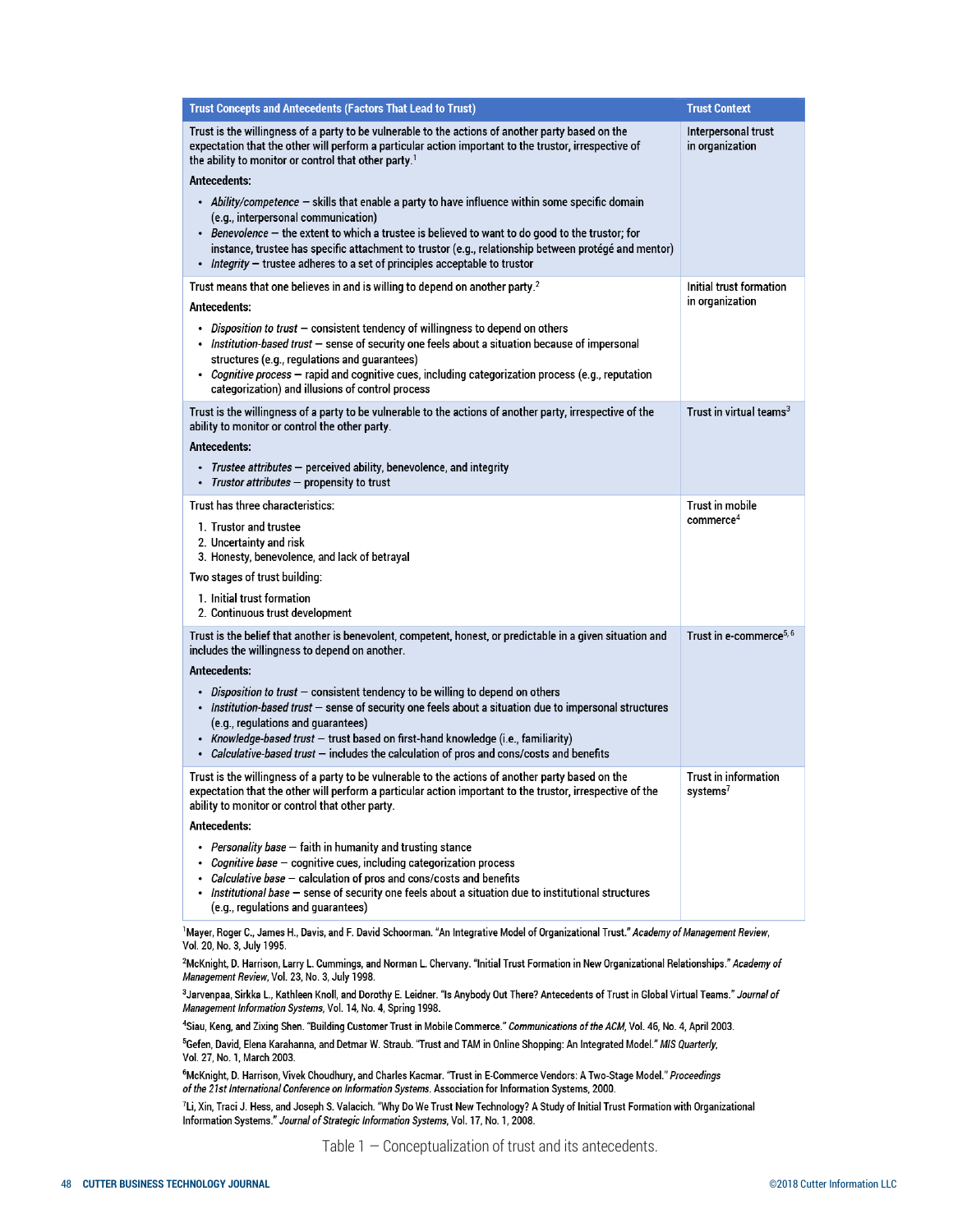| <b>Trust Concepts and Antecedents (Factors That Lead to Trust)</b>                                                                                                                                                                                                                                                                                                                                                                  | <b>Trust Context</b>                                                                                            |
|-------------------------------------------------------------------------------------------------------------------------------------------------------------------------------------------------------------------------------------------------------------------------------------------------------------------------------------------------------------------------------------------------------------------------------------|-----------------------------------------------------------------------------------------------------------------|
| Trust is beliefs, attitudes, intentions, behavior, and goal-oriented.<br>Antecedents:1,2<br>Human-related factors (e.g., expertise, personality traits)<br>٠<br>Environment-related factors (e.g., culture)<br><b>Technology-related factors</b><br>Performance (i.e., reliability, predictability, and ability)<br>Process (i.e., algorithms of the automation)<br>Purpose (i.e., within the realm of designers' intent)<br>٠      | Trust in human-<br>automation<br>interaction                                                                    |
| Five promoting factors: $3$<br>1. Reliability<br>2. Validity<br>3. Utility<br>4. Robustness<br>5. False-alarm rate                                                                                                                                                                                                                                                                                                                  | Trust in automation                                                                                             |
| Trust is the willingness of people to accept robot-produced information and follow robot's<br>suggestions, <sup>4,5</sup> share tasks, contribute information, and provide support to robot. <sup>6</sup><br>Antecedents:<br>Human factors (i.e., abilities, characteristics/personalities)<br>٠<br>Robot factors (i.e., performance and attributes)<br>Environment factors (i.e., team collaboration and nature of the tasks)<br>٠ | Trust in human-robot<br>interaction                                                                             |
| Three trust dimensions:<br>1. Performance (i.e., operational safety, data security, privacy protection)<br>2. Process (i.e., cognitive compatibility, usability, trialability [reducing concerns by inviting users<br>to test the technology])<br>3. Purpose                                                                                                                                                                        | <b>Trust in applied</b><br>artificial intelligence:7<br>Technology<br>٠<br>Innovating firm and<br>communication |

<sup>1</sup>Lee, John D., and Katrina A. See. "Trust in Automation: Designing for Appropriate Reliance." Human Factors, Vol. 46, No. 1, Spring 2004.

<sup>2</sup>Schaefer, Kristin E., et al. "A Meta-Analysis of Factors Influencing the Development of Trust in Automation: Implications for Understanding Autonomy in Future Systems." Human Factors, Vol. 58, No. 3, March 2016.

<sup>3</sup>Hoffman, Robert R., Matthew Johnson, Jeffrey M. Bradshaw, and Al Underbrink. "Trust in Automation." IEEE Intelligent Systems, Vol. 28, No 1, January-February 2013.

<sup>4</sup>Hancock, Peter A., et al. "A Meta-Analysis of Factors Affecting Trust in Human-Robot Interaction." Human Factors, Vol. 53, No. 5, September 2011.

<sup>5</sup>Salem, Maha, Gabriella Lakatos, Farshid Amirabdollahian, and Kerstin Dautenhahn. "Would You Trust a (Faulty) Robot? Effects of Error, Task Type, and Personality on Human-Robot Cooperation and Trust." Proceedings of the 10th Annual ACM/IEEE International Conference on Human-Robot Interaction. ACM, 2015.

<sup>6</sup>Oleson, Kristin E., et al. "Antecedents of Trust in Human-Robot Collaborations." Proceedings of 1st International Multi-Disciplinary Conference on Cognitive Methods in Situation Awareness and Decision Support. IEEE, 2011.

7Hengstler, Monika, Ellen Enkel, and Selina Duelli. "Applied Artificial Intelligence and Trust - The Case of Autonomous Vehicles and Medical Assistance Devices." Technological Forecasting and Social Change, Vol. 105, April 2016.

Table 2 — Trust conceptualization in human-machine interaction.



Figure  $1 -$  Trust in technology interacts with trust in the provider of the technology.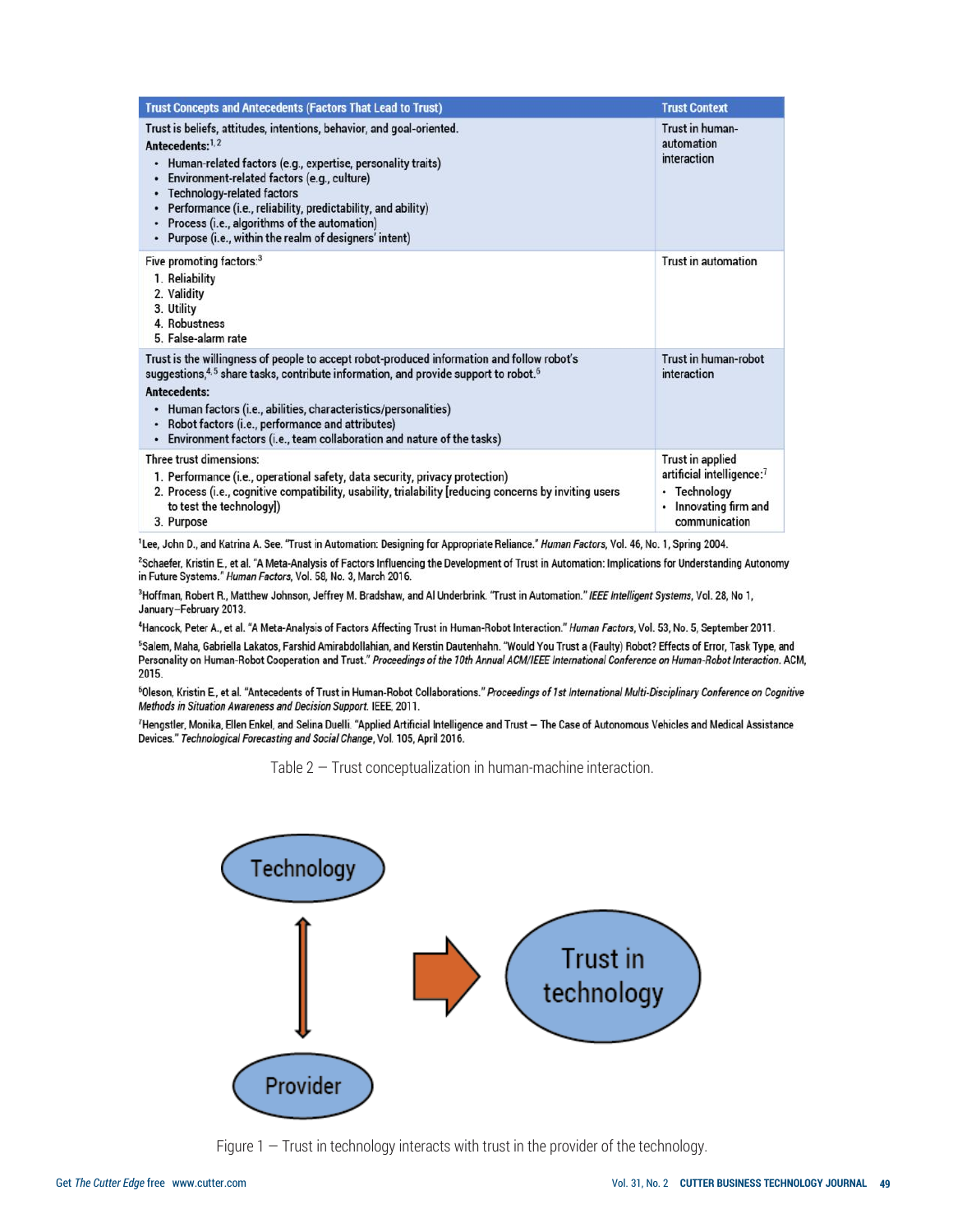

Figure  $2$  – Factors and dimensions of trust in technology.

## What Is the Difference Between Trust in AI and Trust in Other Technologies?

Trust in technology is determined by human characteristics,<sup>17</sup> environment characteristics,<sup>18</sup> and technology characteristics.<sup>19</sup> Figure 2 shows the factors and dimensions of trust in technology.

Human characteristics basically consider the human's personality, the trustor's disposition to trust, and the trustee's ability to deal with risks. The trustor's personality or disposition to trust could be thought of as the general willingness to trust others, and it depends on different experiences, personality types, and cultural backgrounds. Ability usually refers to a trustee's competence/group of skills to complete tasks in a specific domain. For instance, if an employee is very competent in negotiation, the manager may trust the employee when he or she takes charge of negotiating contracts.

Environment characteristics focus on elements such as the nature of the tasks, cultural background, and institutional factors. Tasks can be of different natures. For example, a task can be very important or a task can be trivial. Cultural background can be based on ethnicity, race, religion, and socioeconomic status. Cultural background can also be associated with a country or a particular region. For instance, Americans tend to trust strangers who share the same group memberships, and Japanese tend to trust those who share direct or indirect relationship links.<sup>20</sup> Institutional factors indicate the impersonal structures that enable one to act in anticipation of a successful future endeavor. Institutional factors, according to literature, include two main aspects: the situational normality and structural assurances. Situational normality means the

situation is normal, and everything is in proper order. Structural assurances refer to the contextual conditions such as promises, contracts, guarantees, and regulations.

No matter who or what the trustee is, whether it is a human, a form of AI, or an object such as an organization or a virtual team, the impact of human characteristics and environment characteristics will be roughly similar. For instance, a person with a high-trusting stance would be more likely to accept and depend on others, such as a new technology or a new team member. Similarly, it will be easier for a technology provided by an institution/organization with a high reputation to gain trust from users than it would be for a similar technology from an institution/organization without such a reputation.

Technology characteristics can be analyzed from three perspectives: (1) the performance of the technology, (2) its process/attributes, and (3) its purpose. Although human and environment characteristics are fairly similar irrespective of trustee, the technology characteristics impacting trust will be different for AI, ML, and robotics than they are for other objects or humans. Since artificial intelligence has many new features compared to other technologies, its performance, process, and purpose need to be defined and considered. Using a two-stage model of trust building,<sup>21</sup> Table 3 shows the technology features related to AI's performance, process, and purpose, and their impact on trust.

## Building Initial Trust in AI

Several factors are at play during trust building. These factors include the following: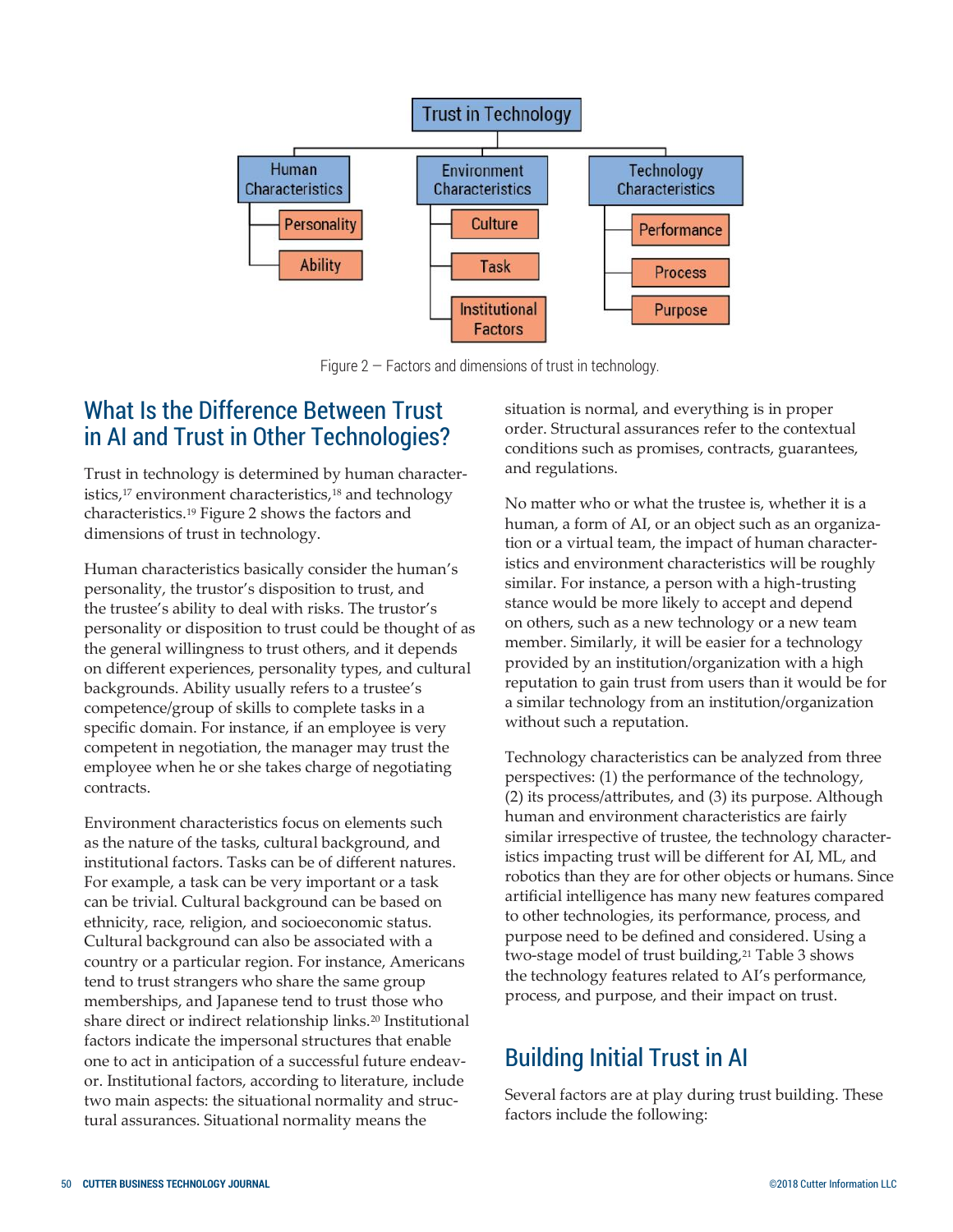| <b>Initial Trust Formation</b>                                                                                                                                            | <b>Continuous Trust Development</b>                                                                                                                                                                                                     |
|---------------------------------------------------------------------------------------------------------------------------------------------------------------------------|-----------------------------------------------------------------------------------------------------------------------------------------------------------------------------------------------------------------------------------------|
| Performance:<br>• Representation<br>Image/perception<br>$\bullet$<br>• Reviews from other users<br>Process:<br>• Transparency and<br>ability to explain<br>• Trialability | Performance:<br>• Usability and reliability<br>• Collaboration and communication<br>• Sociability and bonding<br>• Security and privacy protection<br>• Interpretability<br>Purpose:<br>Job replacement<br>$\bullet$<br>Goal congruence |

Table 3 — Technology features of AI that affect trust building.

- **Representation.** Representation plays an important role in initial trust building, and that is why humanoid robots are so popular. The more a robot looks like a human, the easier people can establish an emotional connection with it. A robot dog is another example of an AI representation that humans find easier to trust. Dogs are human's best friends and represent loyalty and diligence.
- **Image/perception.** Sci-fi books and movies have given AI a bad image — when the intelligence we create gets out of control. Artificial general intelligence (AGI) or "strong AI" <sup>22</sup> can be a serious threat. This image and perception will affect people's initial trust in AI.
- **Reviews from other users.** Reading online reviews is common these days. Compared with a negative review, a positive review leads to greater initial trust.<sup>23</sup> Reviews from other users will affect the initial trust level.
- **Transparency and "explainability."** To trust AI applications, we need to understand how they are programmed and what function will be performed in certain conditions. This transparency is important, and AI should be able to explain/justify its behaviors and decisions. One of the challenges in machine learning and deep learning is the black box in the ML and decision-making processes. If the explainability of the AI application is poor or missing, trust is affected.
- **Trialability.** Trialability means the opportunity for people to have access to the AI application and to try it before accepting or adopting it. Trialability enables enhancement of understanding. In an article in *Technological Forecasting and Social Change*, Monika Hengstler et al. state that "when you survey the perception of new technologies across generations,

you typically see resistance appear from people who are not users of technology." <sup>24</sup> Thus, providing chances for potential users to try the new technology will promote higher initial trust.

## Developing Continuous Trust in AI

Once trust is established, it must be nurtured and maintained. This happens through the following:

- **Usability and reliability.** Performance includes the competence of AI in completing tasks and finishing those tasks in a consistent and reliable manner. The AI application should be designed to operate easily and intuitively. There should be no unexpected downtime or crashes. Usability and reliability contribute to continuous trust.
- **Collaboration and communication.** Although most AI applications are developed to perform tasks independently, the most likely scenario in the short term is that people will work in partnership with intelligent machines. Whether collaboration and communication can be carried out smoothly and easily will affect continuous trust.
- **Sociability and bonding.** Humans are social animals. Continuous trust can be enhanced with social activities. A robot dog that can recognize its owner and show affection may be treated like a pet dog, establishing emotional connection and trust.
- **Security and privacy protection.** Operational safety and data security are two eminent factors that influence trust in technology.<sup>25</sup> People are unlikely to trust anything that is too risky to operate. Data security, for instance, is important because machine learning relies on large data sets, making privacy a concern.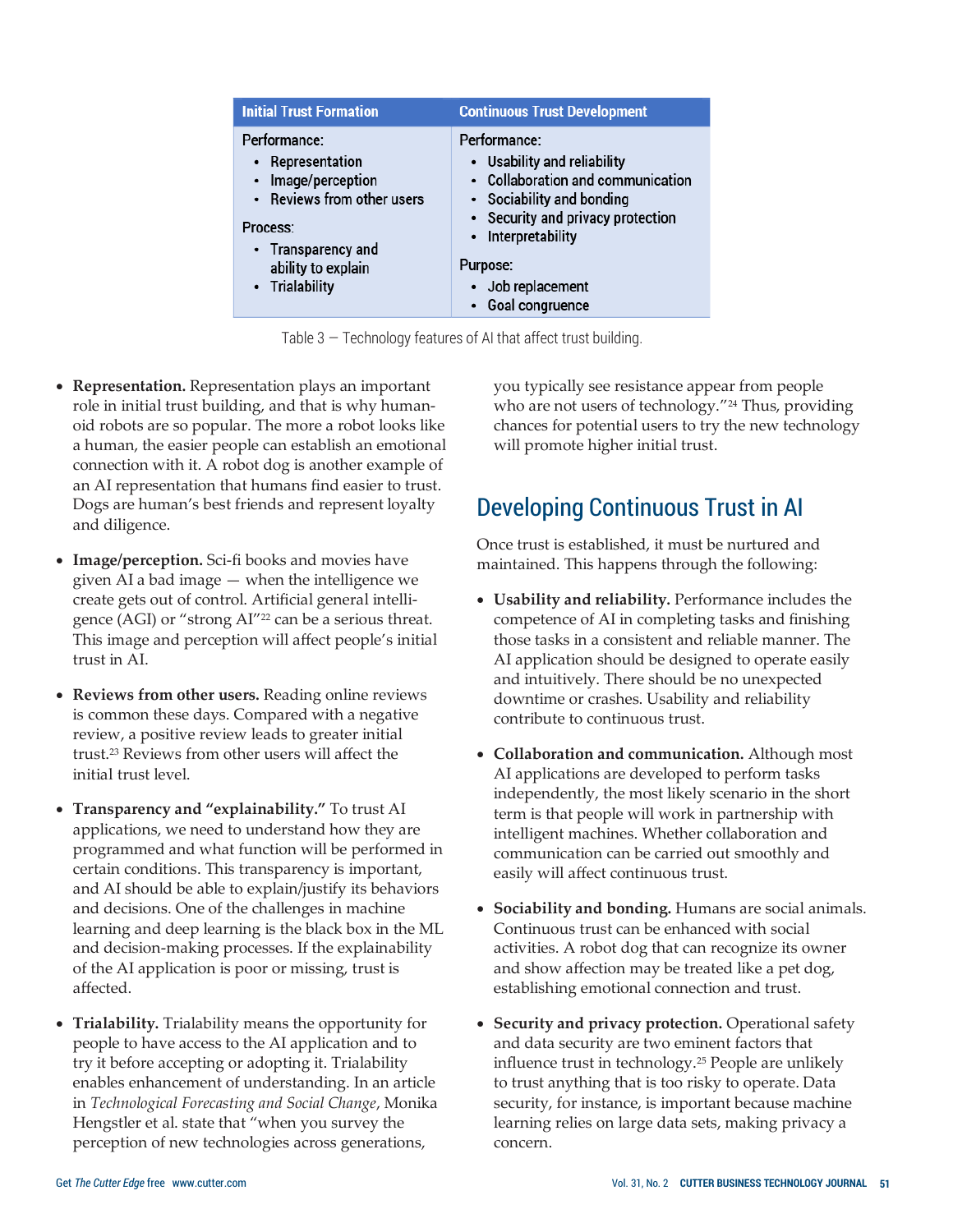- **Interpretability.** With a black box, most ML models are inscrutable. To address this problem, it is necessary to design interpretable models and provide the ability for the machine to explain its conclusions or actions. This could help users understand the rationale for the outcomes and the process of deriving the results. Transparency and explainability, as discussed in initial trust building, are important for continuous trust as well.
- **Job replacement.** Artificial intelligence can surpass human performance in many jobs and replace human workers. AI will continue to enhance its capability and infiltrate more domains. Concern about AI taking jobs and replacing human employees will impede people's trust in artificial intelligence. For example, those whose jobs may be replaced by AI may not want to trust it. Some predict that more than 800 million workers, about a fifth of the global labor force, might lose their jobs soon.<sup>26</sup> Lower-skilled, repetitive, and dangerous jobs are among those likely to be taken over by machines. Providing retraining and education to affected employees will help mitigate this effect on continuous trust.

*Trust building is a dynamic process, involving movement from initial trust to continuous trust development. Continuous trust will depend on the performance and purpose of the artificial intelligence.* 

• **Goal congruence.** Since artificial intelligence has the potential to demonstrate and even surpass human intelligence, it is understandable that people treat it as a threat. And AI *should* be perceived as a potential threat, especially AGI! Making sure that AI's goals are congruent with human goals is a precursor in maintaining continuous trust. Ethics and governance of artificial intelligence are areas that need more attention.

## Practical Implications and Conclusions

Artificial intelligence is here, and AI applications will become more and more prevalent. Trust is crucial in the development and acceptance of AI. In addition to the human and environment characteristics, which affect trust in other humans, objects, and AI, trust in AI, ML,

and robotics is affected by the unique technology features of artificial intelligence.

To enhance trust, practitioners can try to maximize the technological features in AI systems based on the factors listed in Table 3. The representation of an AI as a humanoid or a loyal pet (e.g., dog) will facilitate initial trust formation. The image and perception of AI as a terminator (like in the *Terminator* movies) will hinder initial trust. In this Internet age, reviews are critical, as well as the ability of artificial intelligence to be transparent and able to explain its behavior/decisions. These are important for initial trust formation. The ability to try out AI applications will also have an impact on initial trust.

Trust building is a dynamic process, involving movement from initial trust to continuous trust development. Continuous trust will depend on the performance and purpose of the artificial intelligence. AI applications that are easy to use and reliable — and can collaborate and interface well with humans, have social ability, facilitate bonding with humans, provide good security and privacy protection, and explain the rationale behind conclusions or actions — will facilitate continuous trust development. A lack of clarity over job replacement and displacement by AI along with AI's potential threat to the existence of humanity breed distrust and hamper continuous trust development.

Trust is the cornerstone of humanity's relationship with artificial intelligence. Like any type of trust, trust in AI takes time to build, seconds to break, and forever to repair once it is broken!

## Endnotes

- <sup>1</sup>"AlphaGo Versus Lee Sedol." Wikipedia ([https://](https://en.wikipedia.org/wiki/AlphaGo_versus_Lee_Sedol) [en.wikipedia.org/wiki/AlphaGo\\_versus\\_Lee\\_Sedol\).](https://en.wikipedia.org/wiki/AlphaGo_versus_Lee_Sedol)
- <sup>2</sup>Siau, Keng. "Impact of Artificial Intelligence, Robotics, and Automation on Higher Education." Proceedings of the *23rd Americas Conference on Information Systems 2017 (AMCIS 2017)*, Boston, Massachusetts, USA, 10-12 August 2017 ([http://aisel.aisnet.org/cgi/viewcontent.cgi?article=](http://aisel.aisnet.org/cgi/viewcontent.cgi?article=1579&context=amcis2017) [1579&context=amcis2017\)](http://aisel.aisnet.org/cgi/viewcontent.cgi?article=1579&context=amcis2017).

<sup>3</sup>Siau, Keng, and Ying Yang. "Impact of Artificial Intelligence, Robotics, and Machine Learning on Sales and Marketing." Proceedings of *12th Annual Midwest Association for Information Systems Conference (MWAIS 2017)*, Springfield, Illinois, USA, 18-19 May 2017 [\(https://aisel.aisnet.org/mwais2017/48\).](https://aisel.aisnet.org/mwais2017/48)

<sup>4</sup>Gefen, David, Elena Karahanna, and Detmar W. Straub. "Trust and TAM in Online Shopping: An Integrated Model." *MIS Quarterly*, Vol. 27, No. 1, March 2003 ([https://pdfs.semanticscholar.org/e2e8/](https://pdfs.semanticscholar.org/e2e8/6748e6abeb7c1077ee7a93029fa4d7843d70.pdf) [6748e6abeb7c1077ee7a93029fa4d7843d70.pdf\)](https://pdfs.semanticscholar.org/e2e8/6748e6abeb7c1077ee7a93029fa4d7843d70.pdf).